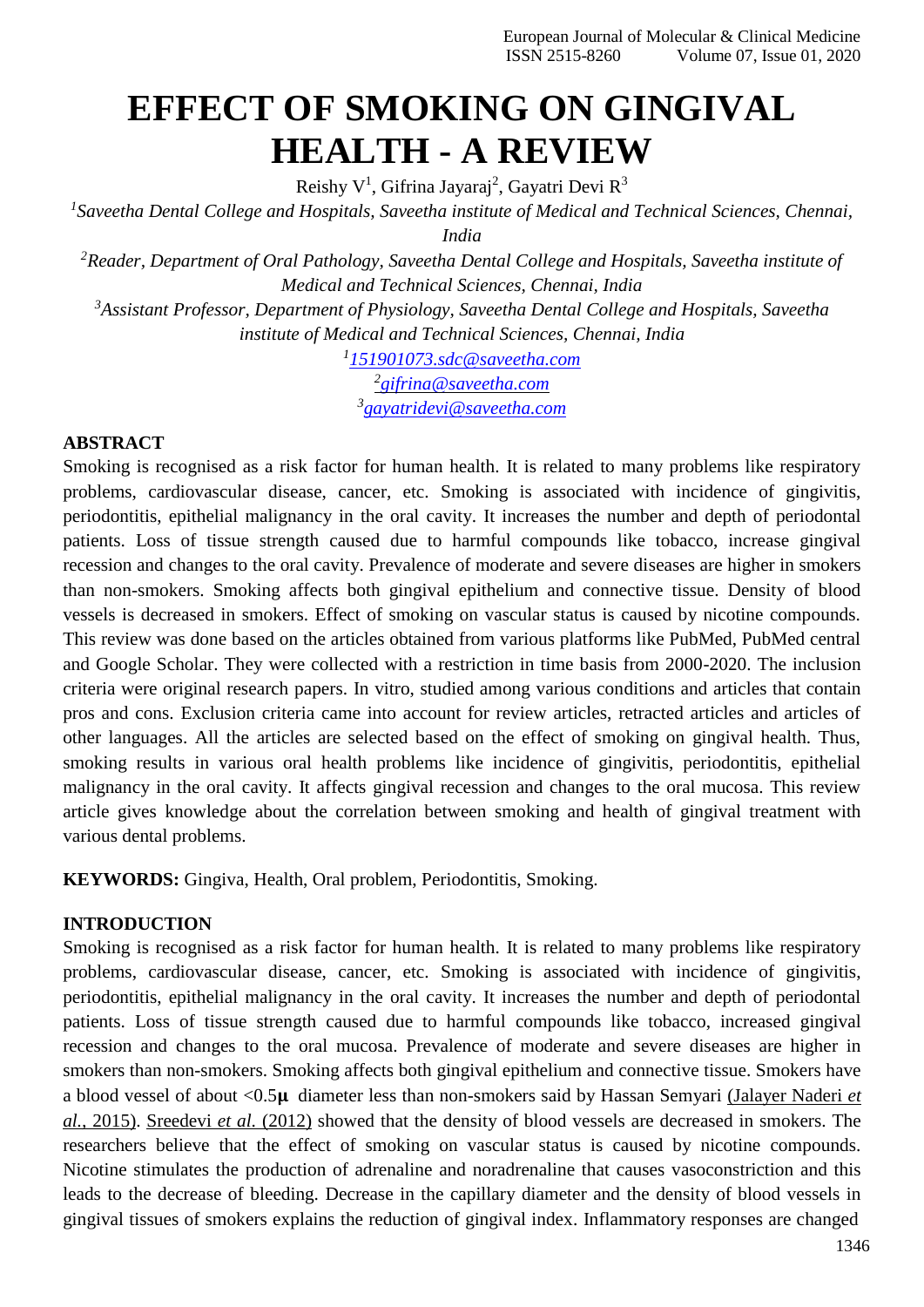in smokers and causes the reduction of redness and bleeding. These signs are clearly mild in smokers. Cessation of bleeding causes the increase in gingival bleeding in smokers as non-smokers.

Many different research topics have been discussed. There has been a study for checking the condition or the health of the periodontal ligament [\(Haber et al., 1993; Pindborg, 1947\).](https://paperpile.com/c/du5iyF/EG9S%2B0aFQ) There is a difference in tissue changes of the gingiva and connective tissue that are different in smokers and non-smokers [\(Kasper](https://paperpile.com/c/du5iyF/7J1C) *et al.,* [2015\). T](https://paperpile.com/c/du5iyF/7J1C)here are a lot of effects on gingiva related to smoking such as the ability to hea[l\(Prasanna and](https://paperpile.com/c/du5iyF/EvWI) [Gheena, 2016\),](https://paperpile.com/c/du5iyF/EvWI) decrease in the proinflammatory cytokines and chemokines [\(Lung](https://paperpile.com/c/du5iyF/PNsa) *et al.,* 2005), blood vessel density, lumen area [\(Harrita and Santhanam, 2019\).](https://paperpile.com/c/du5iyF/qqx2) Harmful compounds like nicotine, tobacco, are all leads to the causation of the periodontitis disease [\(Rai and Rai, 2012\).](https://paperpile.com/c/du5iyF/sHzM)

This review is to summarise the effect of smoking on the health of gingiva. Various factors that are present in and around the gingiva are responsible for the health of the gingiva like plaque index, periodontal health, periodontal risk factor, and gingival crevicular fluid [\(Hema Shree et al., 2019\).](https://paperpile.com/c/du5iyF/FCVp) Gingival crevicular fluid volume and vessel present in gingiva and the blood flow rate is responsible for the health of the gingiva. Systematically review articles from pubmed and appraise.

# **METHODOLOGY**

This review was done based on the articles obtained from Various platforms like PubMed, PubMed central and Google scholar. They were collected with a restriction in time basis from 1970-2020. The inclusion were original research papers, *in vitro* studied among various conditions and articles that contain pros and cons. Exclusion criteria came into account for review articles, retracted articles and articles of other languages. All the articles were selected based on the effect of smoking on gingival health. They are determined by article title, abstract and complete article. When article holder websites were analyzed on the topic of effect of smoking on gingival health, more than 2000 articles and based articles were found, when it was shortlisted based on the inclusion and exclusion criteria, the number of articles were lowered to 130 articles. When timeline and other factors were quoted only 29 articles came into play. This article is reviewed from the 29 articles collected. Quality of articles used was assessed using a quality assessment tool and graded as strong, moderate and weak. The level of evidence of the reviewed articles were categorized as per the criteria of the centre for evidence - based medicine, Oxford, United Kingdom (*[CEBM](https://paperpile.com/c/du5iyF/k35U)*, 2011).

# **Effect of smoking on gingiva**

Histopathological changes in gingival epithelium and connective tissue are different in smokers and nonsmoker [\(Kasper](https://paperpile.com/c/du5iyF/7J1C) *et al.,* 2015). Periodontal disease is the most chronic disease in adults. Smoking is an environmental risk factor that results in periodontitis. Impaired immune response compromises periodontal tissue for the ability to heal [\(Prasanna and Gheena, 2016\).](https://paperpile.com/c/du5iyF/EvWI) Smoking affects neutrophils function, prevention, elimination, periodontal pathogens in heavy smokers, is very reactive to oxygen species release and oxidative stress mediated tissue damage. Studies have shown that smokers exhibited decreased several proinflammatory cytokines and chemokines and the regulators of helper-T-cells and natural killer cells (Kasper *et al.,* [2015; Palmer](https://paperpile.com/c/du5iyF/7J1C%2BdFUS) *et al.,* 2005) [\(Johnson](https://paperpile.com/c/du5iyF/7J1C%2BdFUS) *et al.,* 2010). It reflects the immunosuppressant effects in smoking. Smoking causes a strong suppressive effect in gingival bleeding [\(Dietrich](https://paperpile.com/c/du5iyF/dHyN) *et al.,* 2004). Smoking exerts a strong chronic dose dependant suppressive effect of gingival bleeding on probing. Cigarette smoking is a significant risk factor for pathogenesis of periodontal disease that influence both sub gingival microbiota in the host's response. Influence of smoking is related to the amount of gingival in crevicular fluid during the experiment of gingivitis [\(Cappuyns and Mombelli, 2003\).](https://paperpile.com/c/du5iyF/uGqc) Results indicate that smoking interferes with cytokine production. Smokers have decreased inflammatory response, plaque formation and reduced gingival bleeding (Uma *et al.,* [2020\).](https://paperpile.com/c/du5iyF/tCV2) Gingival bleeding response in plaque is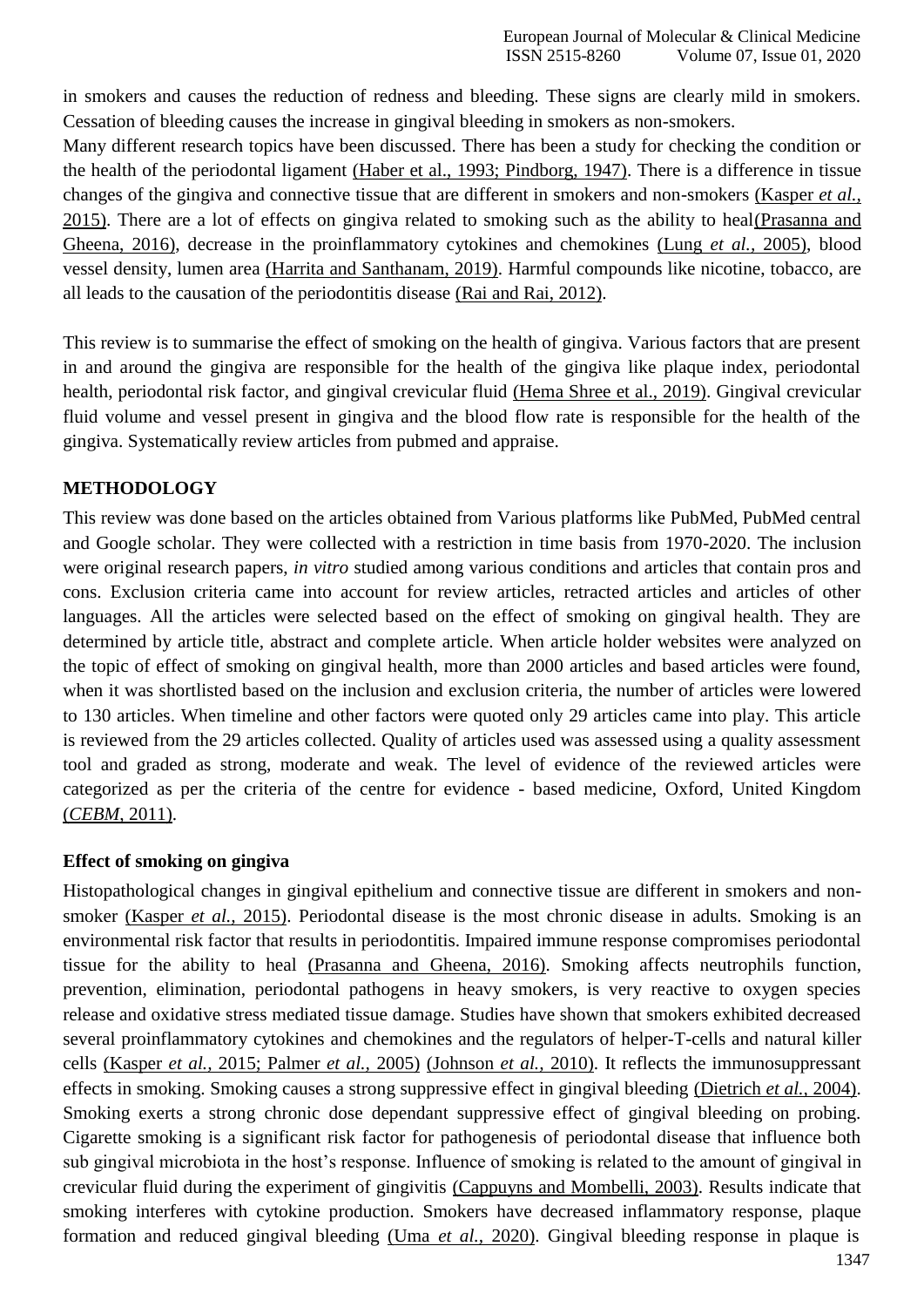significantly suppressed in cigarette smokers. Gingival vessels are less compared to inflamed gingival tissues in smokers than with healthy gingival tissues in non-smokers. Blood vessel density and blood vessel lumen area are higher in non-smokers compared to smokers [\(Kumar and Faizuddin, 2011\).](https://paperpile.com/c/du5iyF/dgiG) Mirboo[d\(Kumar and Faizuddin, 2011\)](https://paperpile.com/c/du5iyF/dgiG) studied vessel density and vestibular gingiva in smokers and nonsmokers using immunohistochemistry and found a decreased vessel density in smokers. Smoking produces an increase in gingival crevicular fluid flow rate that reflects changes in blood flow that has been known to produce nicotine [\(Palati](https://paperpile.com/c/du5iyF/Ewz5) *et al.,* 2020). Smoking influences the thickness of marginal gingival epithelium is shown by Cunha [\(Cunha](https://paperpile.com/c/du5iyF/Kzz8) *et al.,* 2000).

#### **Periodontitis**

Prevalence of periodontitis is 2 to 20 times higher in smokers. Hyperplasia and mild dysplasia could occur [\(Abitha and Santhanam, 2019\).](https://paperpile.com/c/du5iyF/TR0o) Loss of tissue due to harmful compounds like tobacco, causes gingival recession changes in oral mucosa [\(Rai and Rai,](https://paperpile.com/c/du5iyF/sHzM) 2012). The pathogenic mechanism in tissue degradation of periodontitis in smokers is different from non-smokers [\(Hannah](https://paperpile.com/c/du5iyF/MX0F) *et al.,* 2018). Potential biological mechanisms of smoking can cause widespread systematic effects and increased susceptibility to periodontitis (Palati *et al.,* [2019\). S](https://paperpile.com/c/du5iyF/ZeMO)moking causes the severity of periodontitis in older adults who have a strong association with smoking and periodontitis [\(Gunasekaran and Abilasha, 2016\). I](https://paperpile.com/c/du5iyF/qhbo)n a study, assessing the periodontal status of loss of teeth in smokers and non-smokers in Belgium city concluded that smoking is associated with higher plaque and calculus deposits [\(Sarbeen](https://paperpile.com/c/du5iyF/9LiR) *et al.,* 2016).

#### **Histopathological features of gingiva in smokers**

Smoking affects epithelium and the connective tissue of gingiv[a\(Takei and Carranza, 2012\).](https://paperpile.com/c/du5iyF/a3sn) Smoking increases epithelial changes at the early phases of dysplasia, decreasing the inflammatory action [\(Sheriff](https://paperpile.com/c/du5iyF/Iw2i) *et al.,* [2018\). G](https://paperpile.com/c/du5iyF/Iw2i)ingival blood flow is lost in smokers compared to non-smokers. Smoking affects periodontal tissues, vascular and immunological response of the body [\(Novak](https://paperpile.com/c/du5iyF/LDVa) *et al.,* 2012). Smoking has an effect on gingival blood vessels [\(Harrita and Santhanam, 2019\).](https://paperpile.com/c/du5iyF/qqx2) The reduction in clinical inflammation signs confirmed by a decrease in gingival bleeding on probing, tissue redness, oedema and the amount of blood vessels in the marginal gingival tissues causes vascular changes in the endothelium damaged by smoking [\(Biddle](https://paperpile.com/c/du5iyF/RqE8) *et al.,* 2001). The age of the subjects in the study matched as gingival vasculature and age associated [\(Giannopoulou](https://paperpile.com/c/du5iyF/O9k3) *et al.,* 2003).

#### **Levels of chemokine and cytokines**

Chemokine and cytokine are at elevated levels in smokers. Smokers exhibited decreased pro inflammatory cytokines and chemokines, regulators of helper T cells and natural killer cells, [\(Lung](https://paperpile.com/c/du5iyF/PNsa) *et al.,* 2005). It reflects immunosuppressive effects and susceptibility of periodontitis [\(Ahad and Gheena, 2016\).](https://paperpile.com/c/du5iyF/fm9M) Exhibit decrease in several pro inflammatory cytokines and chemokines profiles [\(Sukumaran and Padavala, 2018\).](https://paperpile.com/c/du5iyF/AItj) Immunosuppressive effects enhanced susceptibility periodontitis [\(Manohar and Abilasha, 2019;](https://paperpile.com/c/du5iyF/AItj%2BgVrq) [Sukumaran and Padavala, 2018\).](https://paperpile.com/c/du5iyF/AItj%2BgVrq)

#### **Tobacco as a reason for the health of gingiva**

Tobacco smoking is a risk factor for major periodontal problems and smoking demonstrates that it reduces inflammatory signs of vasoconstriction and increased gingival epithelium thickness [\(Soder](https://paperpile.com/c/du5iyF/BYlG) *et al.,* 2002). Reduction in clinical inflammation in smokers as a metabolism of nicotine, a byproduct in peripheral constrictive gingival vessels. Cigarette and tobacco usage is considered a numerous disease outbreaks, many had developed in developing countries [\(Nociti](https://paperpile.com/c/du5iyF/QXCL) *et al.,* 2015). Reduction in bleeding on probing evokes inflammatory response and plaque accumulation among smokers [\(Rivera-Hidalgo, 2003\). S](https://paperpile.com/c/du5iyF/SIWf)everal studies say tobacco smoking is an important risk factor for the development of severity and inflammatory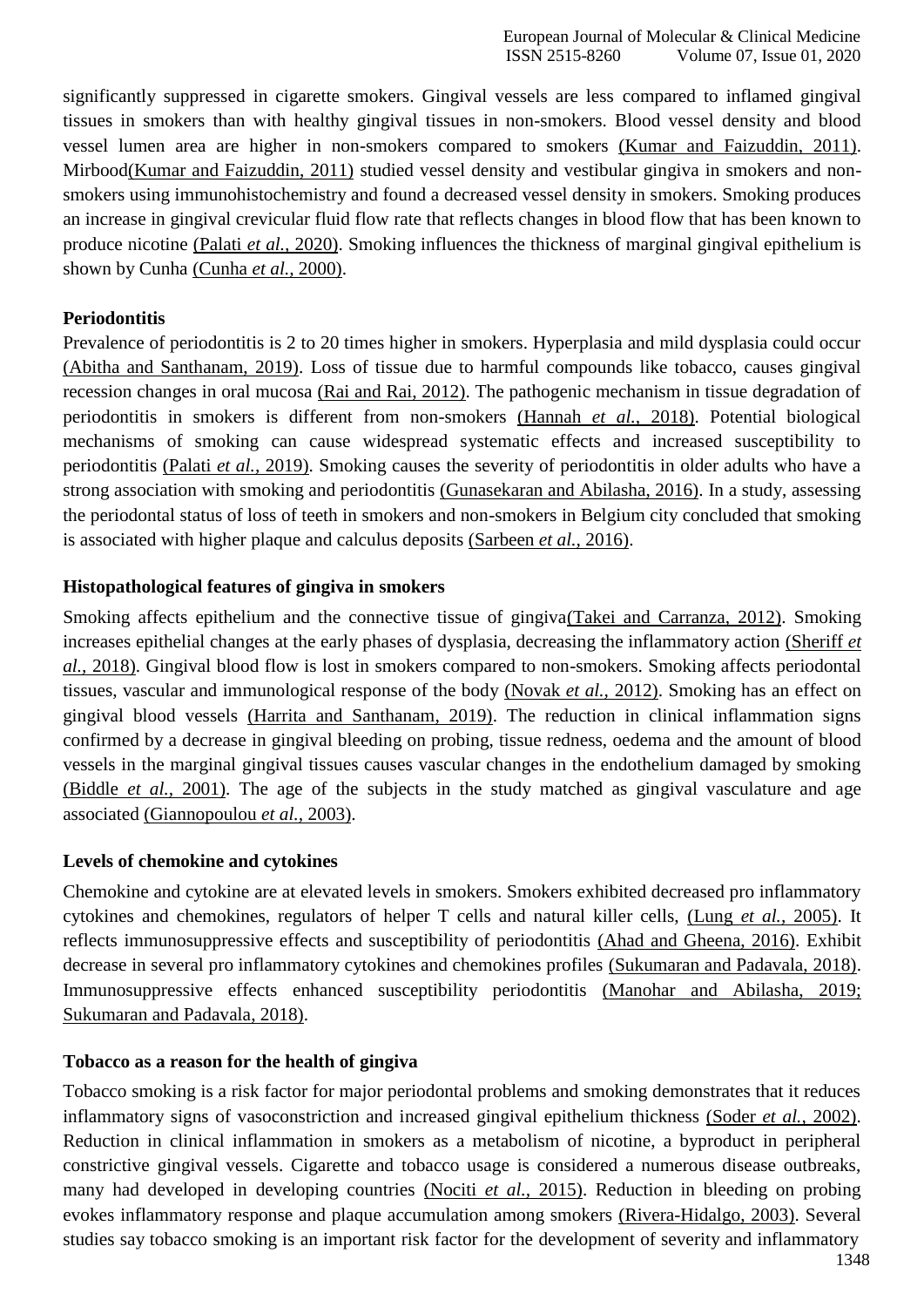periodontal disease [\(Dalle-Donne](https://paperpile.com/c/du5iyF/cJfl) *et al.,* 2020). Oral health is related to quality of life to assess the perceived oral health by means of one question. Self-assessments of oral health were associated with clinical characteristics. [\(Cunha](https://paperpile.com/c/du5iyF/Kzz8) *et al.,* 2000).

# **Gingival epithelium**

Nicotine increases the rate of proliferation of gingival epithelium and increasing epithelial thickness in smokers. Smokers possess more gingival inflammation. [\(Kumar](https://paperpile.com/c/du5iyF/rjw9) *et al*., 2015). Epithelial cells acting as a mechanical barrier can reduce but not completely eliminate the deleterious effect of nicotine on gingival fibroblast [\(Imamura](https://paperpile.com/c/du5iyF/mFzB) *et al*., 2016).

# **DISCUSSION**

Histopathological changes in the epithelium of the gingiva and connective tissue are different in smokers. Smoking affects both the epithelium of the gingiva and connective tissue. Smokers have blood vessel of <  $0.5\mu$  diameter less inflammatory cells than non-smokers. Smoking increases the changes in the epithelium at early stages of Dysplasia (Kasper *et al*[., 2015; Takei and Carranza, 2012\).](https://paperpile.com/c/du5iyF/7J1C%2Ba3sn) Inflammatory cells are less in smokers. Blood vessel density is reduced in smokers [\(Papapanou, 1996\).](https://paperpile.com/c/du5iyF/GL8R) It affects functions of neutrophils, prevention, elimination of periodontal pathogens in smokers, release of reactive oxygen species and oxidative stress mediated tissue damage [\(Biddle](https://paperpile.com/c/du5iyF/RqE8) *et al*., 2001). Several studies indicate that tobacco smoking is a dangerous risk factor for the development and severity of periodontal disease [\(Dalle-](https://paperpile.com/c/du5iyF/cJfl)[Donne](https://paperpile.com/c/du5iyF/cJfl) *et al*., 2020).

The limitations of this study is that it includes a different study population and a wide range of studies. The future scope focuses on how to treat patients with smoking habits, nicotine and tobacco users well and information on how to manage these kinds of patients with dental issues would be supported in the treatment plan.

# **CONCLUSION**

This review article gives knowledge about the correlation between smoking and health of gingival treatment with various dental problems. Smoking thus results in various oral health problems such as gingivitis, periodontitis and epithelial malignancy. It affects recession in gingiva and causes changes to the oral mucosa.

# **CONFLICT OF INTEREST**

The authors have none to declare **Author Contribution** Rieshy V: Literature search, data collection, Analysis, manuscript drafting. Gifrina Jayaraj: Data verification, manuscript drafting. Gayatri Devi: Data verification, manuscript drafting.

# **REFERENCES**

[1] [Abitha T and Santhanam A \(2019\) Correlation between bizygomatic and maxillary central incisor](http://paperpile.com/b/du5iyF/TR0o) [width for gender identification. Brazilian Dental Science. DOI:](http://paperpile.com/b/du5iyF/TR0o) [10.14295/bds.2019.v22i4.1775](http://paperpile.com/b/du5iyF/TR0o)[.](http://dx.doi.org/10.14295/bds.2019.v22i4.1775)

[2] [Ahad M and Gheena S \(2016\) Awareness, attitude and knowledge about evidence based dentistry](http://paperpile.com/b/du5iyF/fm9M) [among the dental practitioner in Chennai city. Research Journal of Pharmacy and Technology. DOI:](http://paperpile.com/b/du5iyF/fm9M) [10.5958/0974-360x.2016.00380.2.](http://dx.doi.org/10.5958/0974-360x.2016.00380.2)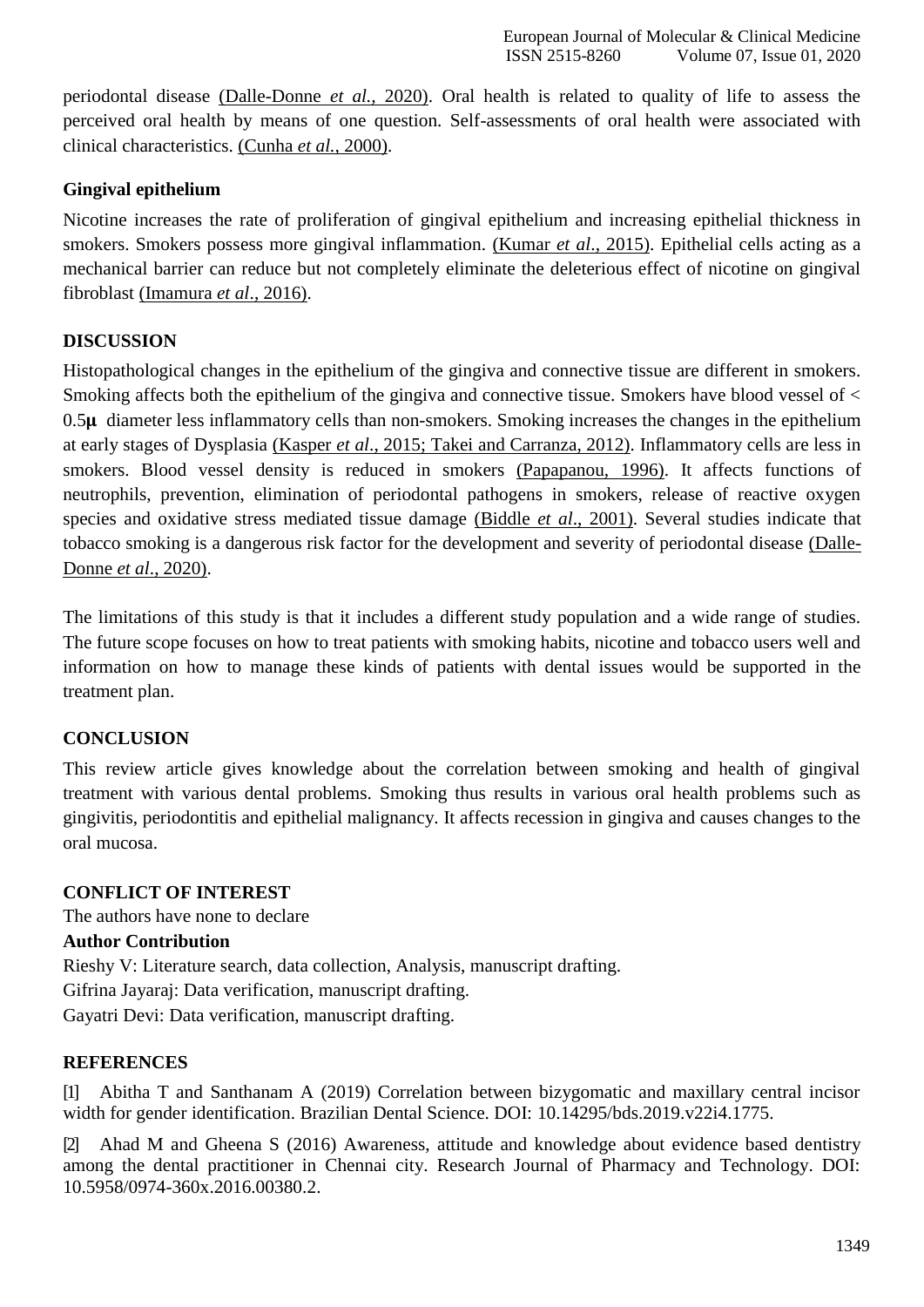[3] [Biddle AJ, Palmer RM, Wilson RF, et al. \(2001\) Comparison of the validity of periodontal probing](http://paperpile.com/b/du5iyF/RqE8) [measurements in smokers and non-smokers. Journal of clinical periodontology 28\(8\). Wiley Online](http://paperpile.com/b/du5iyF/RqE8) Library: [806–812.](http://paperpile.com/b/du5iyF/RqE8)

[4] [Cappuyns I and Mombelli A \(2003\) Effect of smoking on gingival crevicular fluid cytokine profile](http://paperpile.com/b/du5iyF/uGqc) [during experimental gingivitis. Journal of clinical. Wiley Online Library. Available at:](http://paperpile.com/b/du5iyF/uGqc) [https://onlinelibrary.wiley.com/doi/abs/10.1034/j.1600-051X.2003.00416.x.](https://onlinelibrary.wiley.com/doi/abs/10.1034/j.1600-051X.2003.00416.x)

[5] [CEBM \(2011\) Explanation of the 2011 OCEBM Levels of Evidence -](http://paperpile.com/b/du5iyF/k35U) CEBM. Available at[:](http://paperpile.com/b/du5iyF/k35U) [https://www.cebm.net/2011/06/explanation-2011-ocebm-levels-evidence/ \(accessed 20 June](https://www.cebm.net/2011/06/explanation-2011-ocebm-levels-evidence/) 2020).

[6] [Cunha RL, Maialle KG and Menegalli FC \(2000\) Evaluation of the drying process in spouted bed and](http://paperpile.com/b/du5iyF/Kzz8) [spout fluidized bed of xanthan gum: focus on product quality. Powder Technology. DOI: 10.1016/s0032-](http://paperpile.com/b/du5iyF/Kzz8) [5910\(99\)00197-7.](http://dx.doi.org/10.1016/s0032-5910(99)00197-7)

[7] [Dalle-Donne I, Garavaglia ML, Colombo G, et al. \(2020\) Cigarette smoke and glutathione: Focus on](http://paperpile.com/b/du5iyF/cJfl) [in vitro cell models. Toxicology in vitro: an international journal published in association with BIBRA 65.](http://paperpile.com/b/du5iyF/cJfl) [Elsevier: 104818.](http://paperpile.com/b/du5iyF/cJfl)

[8] [Dietrich T, Bernimoulin J-P and Glynn RJ \(2004\) The effect of cigarette smoking on gingival](http://paperpile.com/b/du5iyF/dHyN) [bleeding. Journal of periodontology 75\(1\):](http://paperpile.com/b/du5iyF/dHyN) 16–22.

[9] [Giannopoulou C, Kamma JJ and Mombelli A \(2003\) Effect of inflammation, smoking and stress on](http://paperpile.com/b/du5iyF/O9k3) [gingival crevicular fluid cytokine level. Journal of clinical periodontology 30\(2\). Wiley Online Library:](http://paperpile.com/b/du5iyF/O9k3) [145–153.](http://paperpile.com/b/du5iyF/O9k3)

[10] [Gunasekaran G and Abilasha R \(2016\) TOOTH SENSITIVITY AMONG RESIDENTIAL](http://paperpile.com/b/du5iyF/qhbo) [UNIVERSITY STUDENTS IN CHENNAI. Asian Journal of Pharmaceutical and Clinical Research. DOI:](http://paperpile.com/b/du5iyF/qhbo) [10.22159/ajpcr.2016.v9s2.13228.](http://dx.doi.org/10.22159/ajpcr.2016.v9s2.13228)

[11] [Haber J, Wattles J, Crowley M, et al. \(1993\) Evidence for Cigarette Smoking as a Major Risk Factor](http://paperpile.com/b/du5iyF/EG9S) [for Periodontitis. Journal of Periodontology. DOI: 10.1902/jop.1993.64.1.16](http://paperpile.com/b/du5iyF/EG9S)[.](http://dx.doi.org/10.1902/jop.1993.64.1.16)

[12] [Hannah R, Ramani P, Herald. J. Sherlin, et al. \(2018\) Awareness about the use, Ethics and Scope of](http://paperpile.com/b/du5iyF/MX0F) [Dental Photography among Undergraduate Dental Students Dentist Behind the lens. Research Journal of](http://paperpile.com/b/du5iyF/MX0F) [Pharmacy and Technology. DOI:](http://paperpile.com/b/du5iyF/MX0F) [10.5958/0974-360x.2018.00189.0.](http://paperpile.com/b/du5iyF/MX0F)

[13] [Harrita S and Santhanam A \(2019\) Determination of Physical Height Using Clinical Crown Height](http://paperpile.com/b/du5iyF/qqx2) [of Deciduous Teeth. Indian Journal of Forensic Medicine & Toxicology. DOI:](http://paperpile.com/b/du5iyF/qqx2) [10.5958/0973-](http://dx.doi.org/10.5958/0973-9130.2019.00255.x) [9130.2019.00255.x.](http://dx.doi.org/10.5958/0973-9130.2019.00255.x)

[14] [Hema Shree K, Ramani P, Sherlin H, et al. \(2019\) Saliva as a Diagnostic Tool in Oral Squamous Cell](http://paperpile.com/b/du5iyF/FCVp) Carcinoma - [a Systematic Review with Meta Analysis. Pathology oncology research: POR 25\(2\): 447–](http://paperpile.com/b/du5iyF/FCVp) [453.](http://paperpile.com/b/du5iyF/FCVp)

[15] [Imamura K, Kokubu E, Kita D, et al. \(2016\) Role of mitogen-activated protein kinase pathways in](http://paperpile.com/b/du5iyF/mFzB) [migration of gingival epithelial cells in response to stimulation by cigarette smoke condensate and](http://paperpile.com/b/du5iyF/mFzB) [infection byPorphyromonas gingivalis. Journal of Periodontal Research. DOI:](http://paperpile.com/b/du5iyF/mFzB) [10.1111/jre.12341.](http://paperpile.com/b/du5iyF/mFzB)

[16] [Jalayer Naderi N, Semyari H and Elahinia Z \(2015\) The Impact of Smoking on Gingiva: a](http://paperpile.com/b/du5iyF/Fv0k) [Histopathological Study. Iranian journal of pathology 10\(3\):](http://paperpile.com/b/du5iyF/Fv0k) 214–220.

[17] [Johnson GK, Guthmiller JM, Joly S, et al. \(2010\) Interleukin-1 and interleukin-8 in nicotine-](http://paperpile.com/b/du5iyF/kCrc) an[d](http://paperpile.com/b/du5iyF/kCrc) [lipopolysaccharide-exposed gingival keratinocyte cultures. Journal of periodontal research 45\(4\): 583–](http://paperpile.com/b/du5iyF/kCrc) [588.](http://paperpile.com/b/du5iyF/kCrc)

[18] [Kasper DL, Fauci AS, Hauser SL, et al. \(2015\) Harrison's Principles of Internal Medicine 19/E](http://paperpile.com/b/du5iyF/7J1C) [\(Vol.1 & Vol.2\) \(ebook\). McGraw Hill](http://paperpile.com/b/du5iyF/7J1C) Professional.

[19] [Kumar J, Pai G, Natarajan S, et al. \(2015\) Histomorphometric analysis of gingival tissue in smokers](http://paperpile.com/b/du5iyF/rjw9) [and nonsmokers. SRM Journal of Research in Dental Sciences. DOI: 10.4103/0976-433x.156214](http://paperpile.com/b/du5iyF/rjw9)[.](http://dx.doi.org/10.4103/0976-433x.156214)

[20] Kumar V and Faizuddin M (2011) Effect of [smoking on gingival microvasculature: A histological](http://paperpile.com/b/du5iyF/dgiG) [study. Journal of Indian Society of Periodontology 15\(4\). ncbi.nlm.nih.gov:](http://paperpile.com/b/du5iyF/dgiG) 344–348.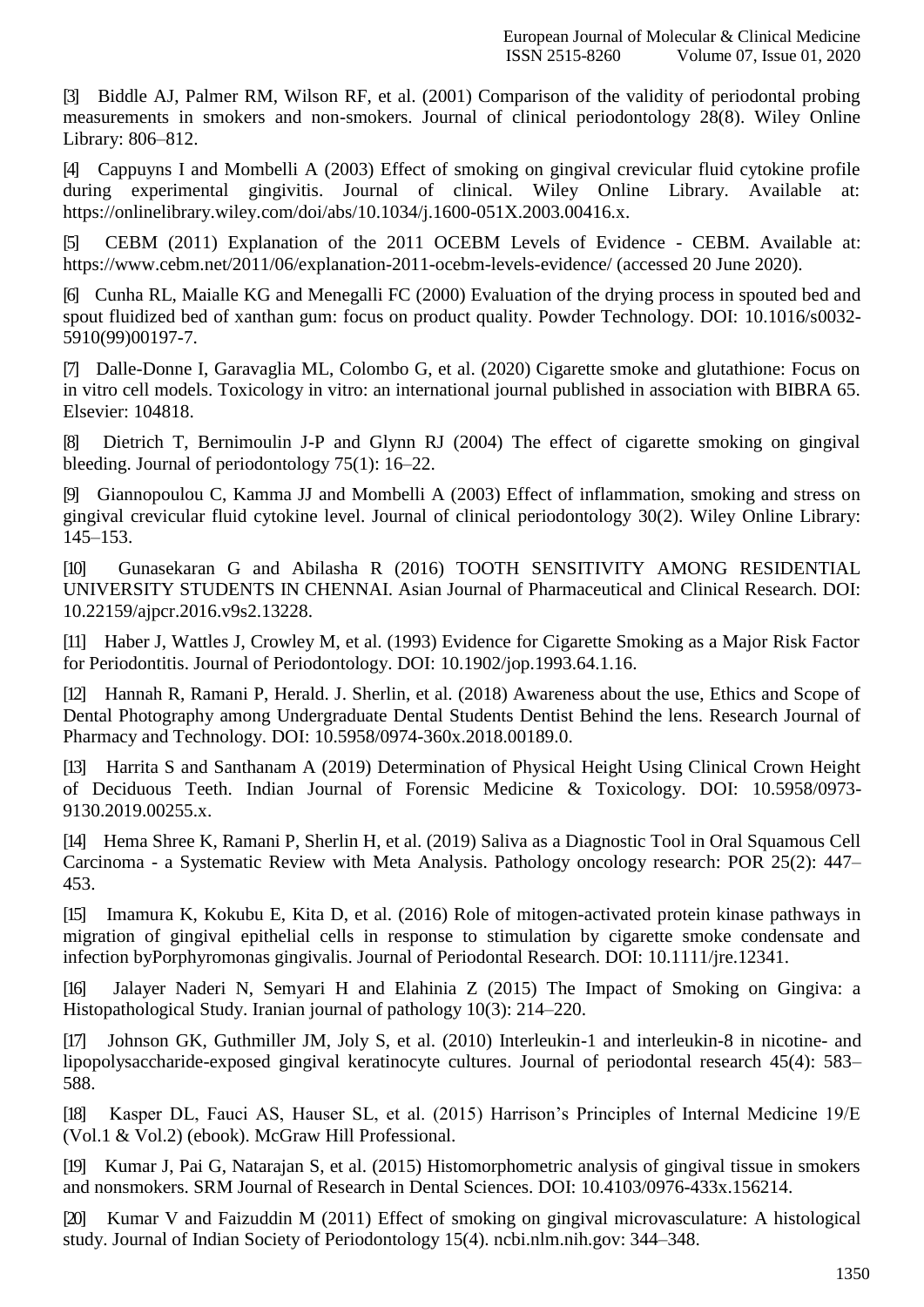[21] [Lung ZHS, Kelleher MGD, Porter RWJ, et al. \(2005\) Poor patient awareness of the relationship](http://paperpile.com/b/du5iyF/PNsa) [between smoking and periodontal diseases. British Dental Journal. DOI:](http://paperpile.com/b/du5iyF/PNsa) [10.1038/sj.bdj.4812971](http://paperpile.com/b/du5iyF/PNsa)[.](http://dx.doi.org/10.1038/sj.bdj.4812971)

[22] [Manohar J and Abilasha R \(2019\) A Study on the Knowledge of Causes and Prevalance of](http://paperpile.com/b/du5iyF/gVrq) [Pigmentation of Gingiva among Dental Students. Indian Journal of Public Health Research &](http://paperpile.com/b/du5iyF/gVrq) [Development. DOI: 10.5958/0976-5506.2019.01859.x.](http://paperpile.com/b/du5iyF/gVrq)

[23] [Nociti FH Jr, Casati MZ and Duarte PM \(2015\) Current perspective of the impact of smoking on the](http://paperpile.com/b/du5iyF/QXCL) [progression and treatment of periodontitis. Periodontology 2000 67\(1\):](http://paperpile.com/b/du5iyF/QXCL) 187–210.

[24] [Novak MJ, John Novak M, Novak KF, et al. \(2012\) Smoking and Periodontal Disease. Carranza's](http://paperpile.com/b/du5iyF/LDVa) [Clinical Periodontology. DOI:](http://paperpile.com/b/du5iyF/LDVa) [10.1016/b978-1-4377-0416-7.00026-3.](http://paperpile.com/b/du5iyF/LDVa)

[25] [Palati S, Ramani P, Herald. J. Sherlin, et al. \(2019\) Age Estimation of an Individual Using Olze's](http://paperpile.com/b/du5iyF/ZeMO) [Method in Indian Population-A Cross-Sectional Study. Indian Journal of Forensic Medicine &](http://paperpile.com/b/du5iyF/ZeMO) [Toxicology. DOI: 10.5958/0973-9130.2019.00179.8.](http://paperpile.com/b/du5iyF/ZeMO)

[26] [Palati S, Ramani P, Shrelin HJ, et al. \(2020\) Knowledge, Attitude and practice survey on the](http://paperpile.com/b/du5iyF/Ewz5) [perspective of oral lesions and dental health in geriatric patients residing in old age homes. Indian journal](http://paperpile.com/b/du5iyF/Ewz5) [of dental research: official publication of Indian Society for Dental Research 31\(1\):](http://paperpile.com/b/du5iyF/Ewz5) 22–25.

[27] [Palmer RM, Wilson RF, Hasan AS, et al. \(2005\) Mechanisms of action of environmental factors](http://paperpile.com/b/du5iyF/dFUS)  [tobacco smoking. Journal of Clinical Periodontology. DOI:](http://paperpile.com/b/du5iyF/dFUS) [10.1111/j.1600-051x.2005.00786.x](http://paperpile.com/b/du5iyF/dFUS)[.](http://dx.doi.org/10.1111/j.1600-051x.2005.00786.x)

[28] [Papapanou PN \(1996\) Periodontal Diseases: Epidemiology. Annals of Periodontology. DOI:](http://paperpile.com/b/du5iyF/GL8R) [10.1902/annals.1996.1.1.1.](http://dx.doi.org/10.1902/annals.1996.1.1.1)

[29] [Pindborg JJ \(1947\) Tobacco and Gingivitis. Journal of Dental Research. DOI:](http://paperpile.com/b/du5iyF/0aFQ) [10.1177/00220345470260030901.](http://dx.doi.org/10.1177/00220345470260030901)

[30] [Prasanna GE and Gheena S \(2016\) A study of empathy across students from 4 health disciplines](http://paperpile.com/b/du5iyF/EvWI) [among 1st years and Final years. Research Journal of Pharmacy and Technology. DOI:](http://paperpile.com/b/du5iyF/EvWI) [10.5958/0974-](http://dx.doi.org/10.5958/0974-360x.2016.00286.9) [360x.2016.00286.9.](http://dx.doi.org/10.5958/0974-360x.2016.00286.9)

[31] [Rai DJJ and Rai JJ \(2012\) Knowledge and Awareness among interns and residents about medical law](http://paperpile.com/b/du5iyF/sHzM) and negligence in a medical college in Vadodara - [A Questionnaire Study. IOSR Journal of Dental and](http://paperpile.com/b/du5iyF/sHzM) [Medical Sciences. DOI:](http://paperpile.com/b/du5iyF/sHzM) [10.9790/0853-0343238.](http://paperpile.com/b/du5iyF/sHzM)

[32] [Rivera-Hidalgo F \(2003\) Smoking and periodontal disease. Periodontology 2000. DOI:](http://paperpile.com/b/du5iyF/SIWf) [10.1046/j.0906-6713.2003.03205.x.](http://dx.doi.org/10.1046/j.0906-6713.2003.03205.x)

[33] [Sarbeen JI, Insira Sarbeen J and Gheena S \(2016\) Microbial variation in climatic change and its](http://paperpile.com/b/du5iyF/9LiR) [effect on human health. Research Journal of Pharmacy and Technology. DOI:](http://paperpile.com/b/du5iyF/9LiR) [10.5958/0974-](http://dx.doi.org/10.5958/0974-360x.2016.00359.0) [360x.2016.00359.0.](http://dx.doi.org/10.5958/0974-360x.2016.00359.0)

[34] [Sheriff KAH, Ahmed Hilal Sheriff K and Santhanam A \(2018\) Knowledge and Awareness towards](http://paperpile.com/b/du5iyF/Iw2i) [Oral Biopsy among Students of Saveetha Dental College. Research Journal](http://paperpile.com/b/du5iyF/Iw2i) of Pharmacy and Technology[.](http://paperpile.com/b/du5iyF/Iw2i) [DOI: 10.5958/0974-360x.2018.00101.4.](http://paperpile.com/b/du5iyF/Iw2i)

[35] Soder B, Jin LJ and Wickholm [S \(2002\) Granulocyte elastase, matrix metalloproteinase-8 and](http://paperpile.com/b/du5iyF/BYlG) [prostaglandin E2 in gingival crevicular fluid in matched clinical sites in smokers and non-smokers with](http://paperpile.com/b/du5iyF/BYlG) [persistent periodontitis. Journal of Clinical Periodontology. DOI:](http://paperpile.com/b/du5iyF/BYlG) [10.1034/j.1600-051x.2002.290502.x.](http://paperpile.com/b/du5iyF/BYlG)

[36] [Sreedevi M, Ramesh A and Dwarakanath C \(2012\) Periodontal status in smokers and nonsmokers: a](http://paperpile.com/b/du5iyF/XqNu) [clinical, microbiological, and histopathological study. International journal of dentistry 2012:](http://paperpile.com/b/du5iyF/XqNu) 571590.

[37] [Sukumaran G and Padavala S \(2018\) Molar incisor hypomineralization and its prevalence.](http://paperpile.com/b/du5iyF/AItj) [Contemporary Clinical Dentistry. DOI:](http://paperpile.com/b/du5iyF/AItj) [10.4103/ccd.ccd\\_161\\_18](http://paperpile.com/b/du5iyF/AItj)[.](http://dx.doi.org/10.4103/ccd.ccd_161_18)